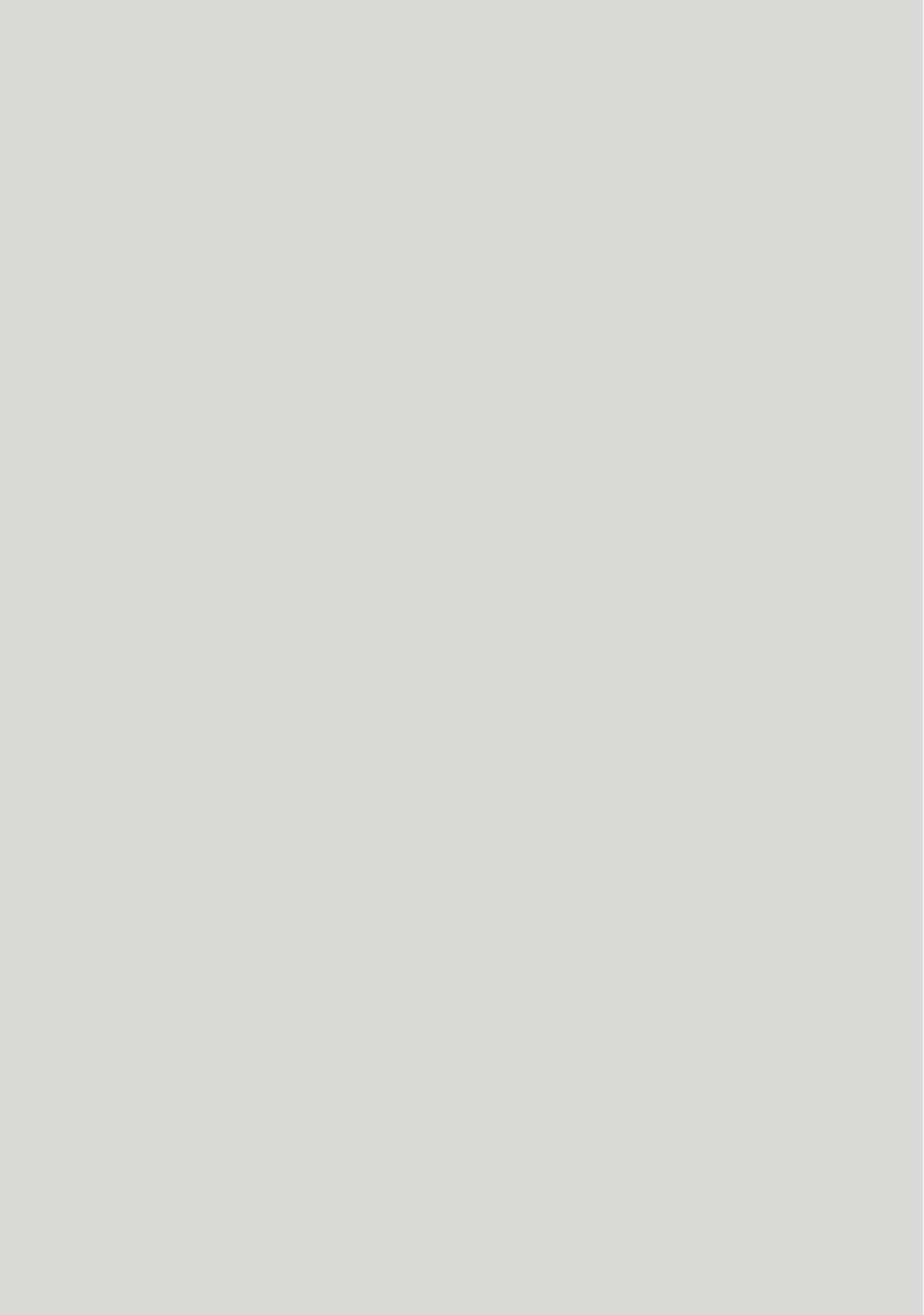# **Speaking Test Directions**

This is the *TOEIC®* Speaking test. This test includes eleven questions that measure different aspects of your speaking ability. The test lasts approximately 20 minutes.

| Question | <b>Task</b>                                     | <b>Evaluation Criteria</b>                                                    |
|----------|-------------------------------------------------|-------------------------------------------------------------------------------|
| $1 - 2$  | Read a text aloud                               | • pronunciation<br>. intonation and stress                                    |
| $3 - 4$  | Describe a picture                              | all of the above, plus<br>$\cdot$ grammar<br>• vocabulary<br>• cohesion       |
| $5 - 7$  | Respond to questions                            | all of the above, plus<br>• relevance of content<br>• completeness of content |
| $8 - 10$ | Respond to questions using information provided | all of the above                                                              |
| 11       | Express an opinion                              | all of the above                                                              |

For each type of question, you will be given specific directions, including the time allowed for preparation and speaking.

It is to your advantage to say as much as you can in the time allowed. It is also important that you speak clearly and that you answer each question according to the directions.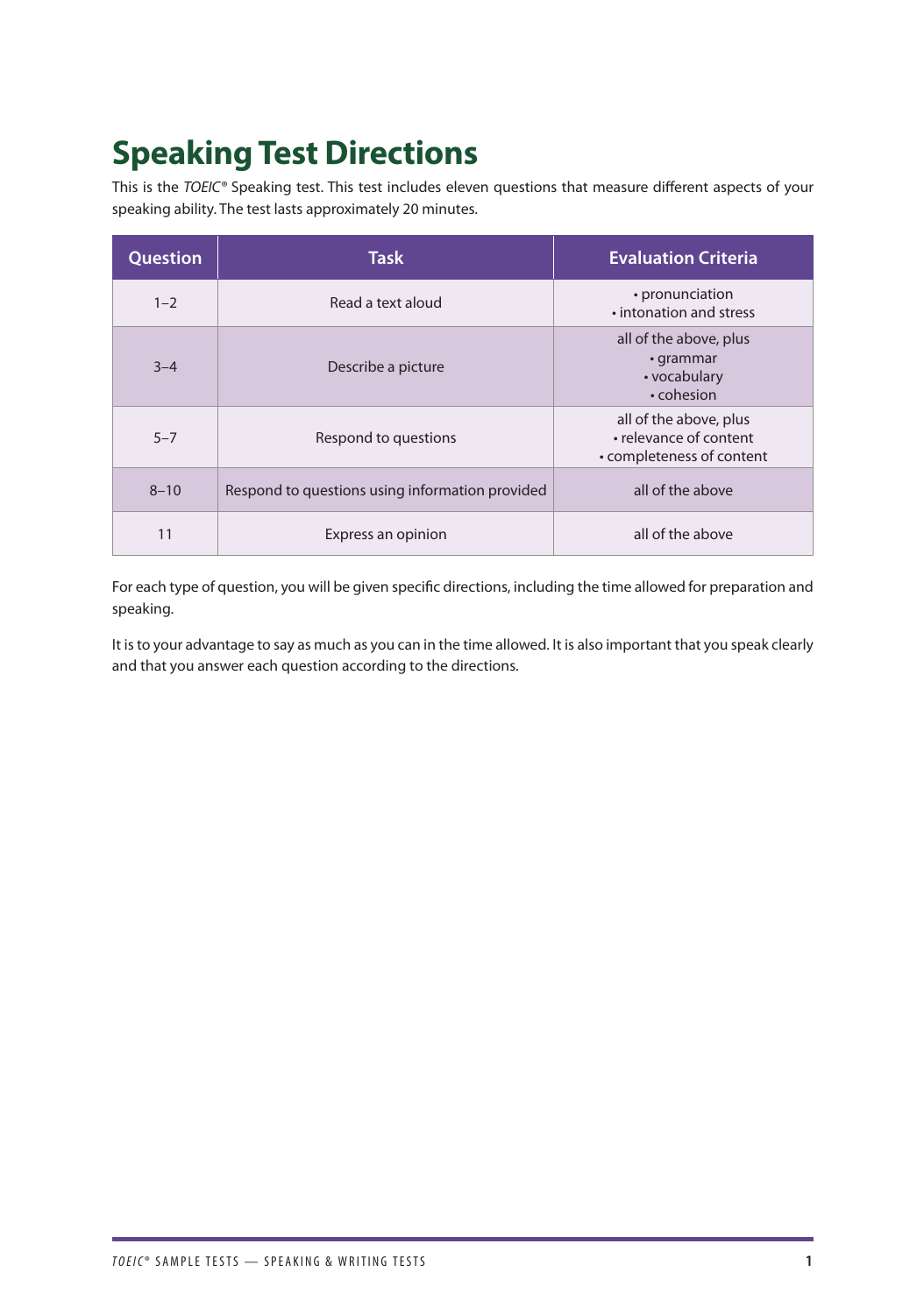# **Questions 1–2: Read a text aloud**

**Directions:** In this part of the test, you will read aloud the text on the screen. You will have 45 seconds to prepare. Then you will have 45 seconds to read the text aloud.

If you're shopping, sightseeing and running around every minute, your vacation can seem like hard work. To avoid vacation stress, come to the Blue Valley Inn on beautiful Lake Mead. While staying at our inn, you'll breathe clean country air as you view spectacular sights. With its spacious rooms, swimming pool and many outdoor activities, the inn is the perfect place for a vacation you won't forget. The Blue Valley Inn prides itself on the personal attention it provides to every guest. The Blue Valley motto has always been "A happy guest is our greatest treasure."

### **Questions 3–4: Describe a picture**

**Directions:** In this part of the test, you will describe the picture on your screen in as much detail as you can. You will have 45 seconds to prepare your response. Then you will have 30 seconds to speak about the picture.

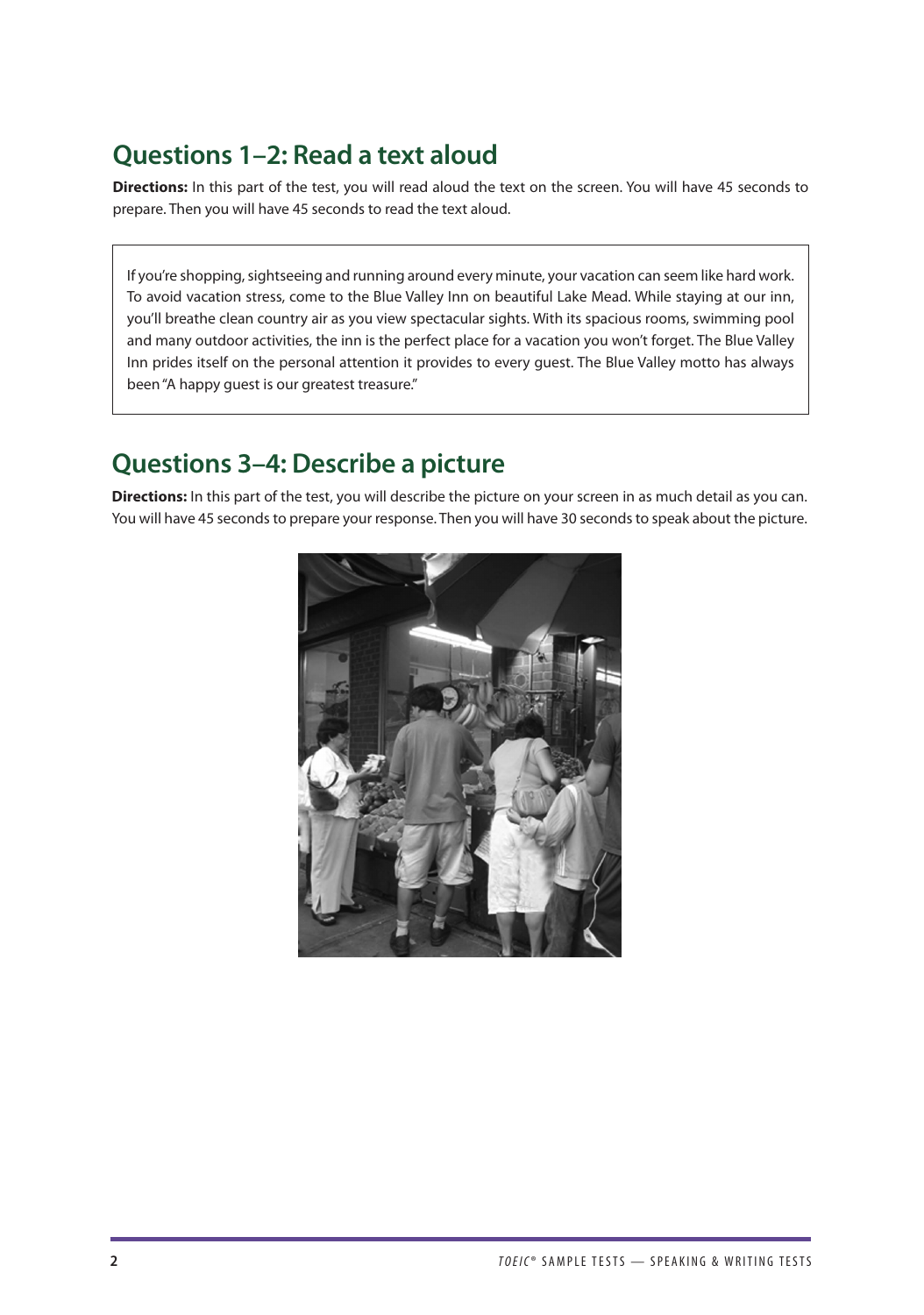## **Questions 5–7: Respond to questions**

**Directions:** In this part of the test, you will answer three questions. You will have three seconds to prepare after you hear each question. You will have 15 seconds to respond to Questions 5 and 6, and 30 seconds to respond to Question 7.

### **Example 1:**

*(Narrator): Imagine that a Canadian marketing firm is doing research in your country. You have agreed to participate in a telephone interview about television viewing.*

**Question 5:** How often do you watch television?

**Question 6:** What kinds of programs do you usually watch?

**Question 7:** Describe your favorite television program.

### **Example 2:**

*(Narrator): Imagine that a friend will be moving to your neighborhood. You are having a telephone conversation about where you live.*

**Question 5:** How many grocery stores are in your neighborhood, and can you walk to them?

**Question 6:** What's the best time of day to go to the grocery store, and why?

**Question 7:** Do you usually buy all your groceries from the same store? Why or why not?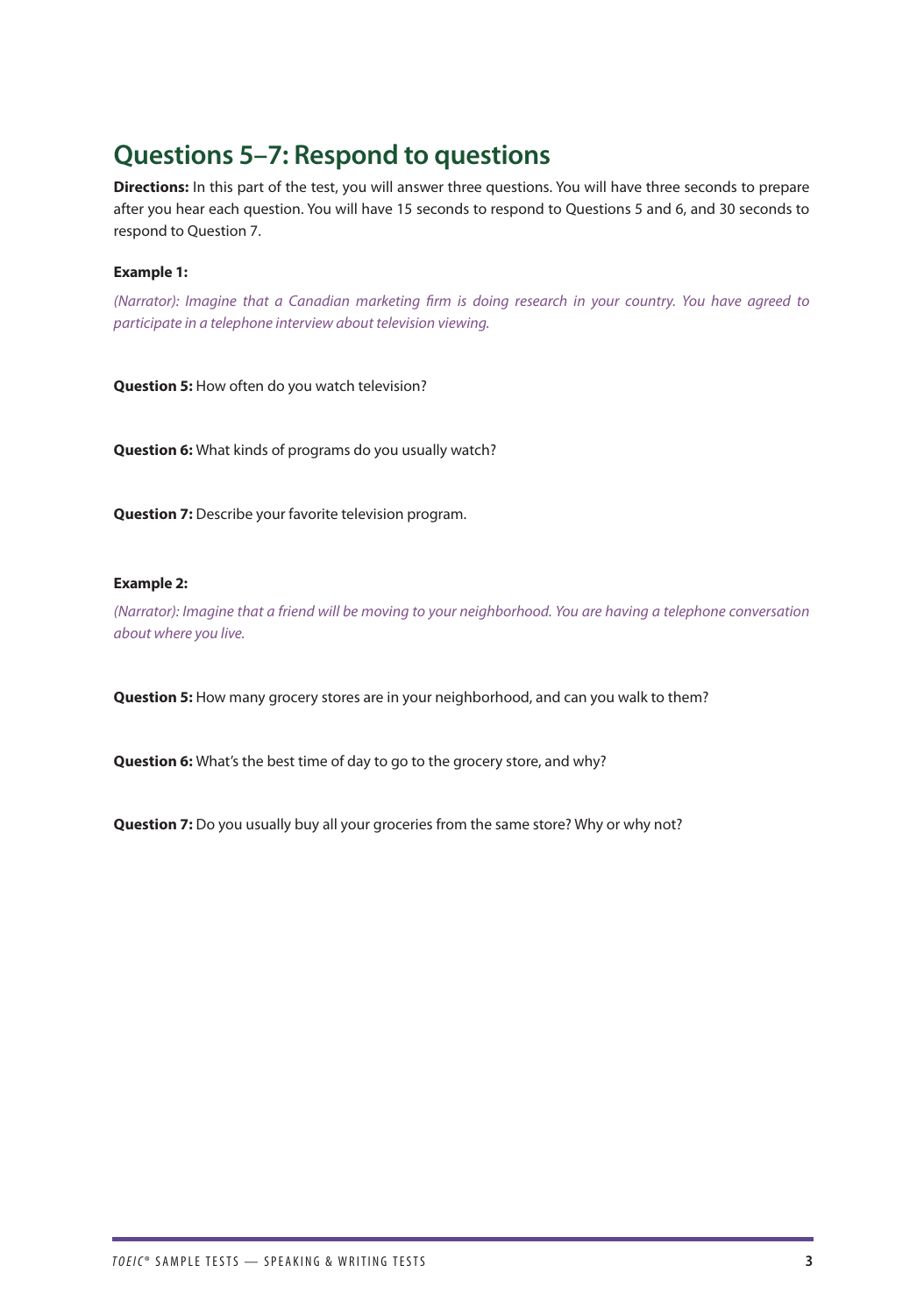### **Questions 8–10: Respond to questions using information provided**

**Directions:** In this part of the test, you will answer three questions based on the information provided. You will have 45 seconds to read the information before the questions begin. You will have three seconds to prepare and 15 seconds to respond to Questions 8 and 9. You will hear Question 10 two times. You will have three seconds to prepare and 30 seconds to respond to Question 10.

*(Narrator): Hello, I'm calling about a conference on May 27 I saw advertised in the newspaper. It's about starting your own business. I was hoping you could give me some information.*

| <b>REVIEWED</b><br><b>STARTING AND MANAGING YOUR OWN BUSINESS</b> |                                                                                                   |  |
|-------------------------------------------------------------------|---------------------------------------------------------------------------------------------------|--|
| Date:                                                             | May 27                                                                                            |  |
| Location:                                                         | <b>Bristol Office Building</b>                                                                    |  |
| Seminars:                                                         | Financing Your Business, Room 210—Martha Ross, Certified Public Accountant<br>9:00 A.M.           |  |
|                                                                   | 11:00 A.M. How to Promote Your Own Business, Room 312—Howard Brown, Brown Publishers<br><b>OR</b> |  |
|                                                                   | 11:00 A.M. Planning for Profit, Room 318-John Phillips, Phillips Associates                       |  |
|                                                                   | $1:00 \text{ P.M.}$<br>$Lunch*$                                                                   |  |
|                                                                   | Sales Techniques Workshop, Room 246—Helen King, West Side Consultants<br>$2:00$ P.M.              |  |
|                                                                   | $4:00 \text{ P.M.}$<br><b>General Discussion</b>                                                  |  |
| <b>Registration Fee:</b>                                          | Individuals, \$95.00<br>Members of the Business Information Center, \$75.00                       |  |
|                                                                   | *Not included in registration fee.                                                                |  |

**Question 8:** Could you tell me what time the conference starts and how long it will last?

**Question 9:** How much does conference attendance cost?

**Question 10:** I may not be available for the full day. Could you give me information about the activities in the morning, before lunchtime?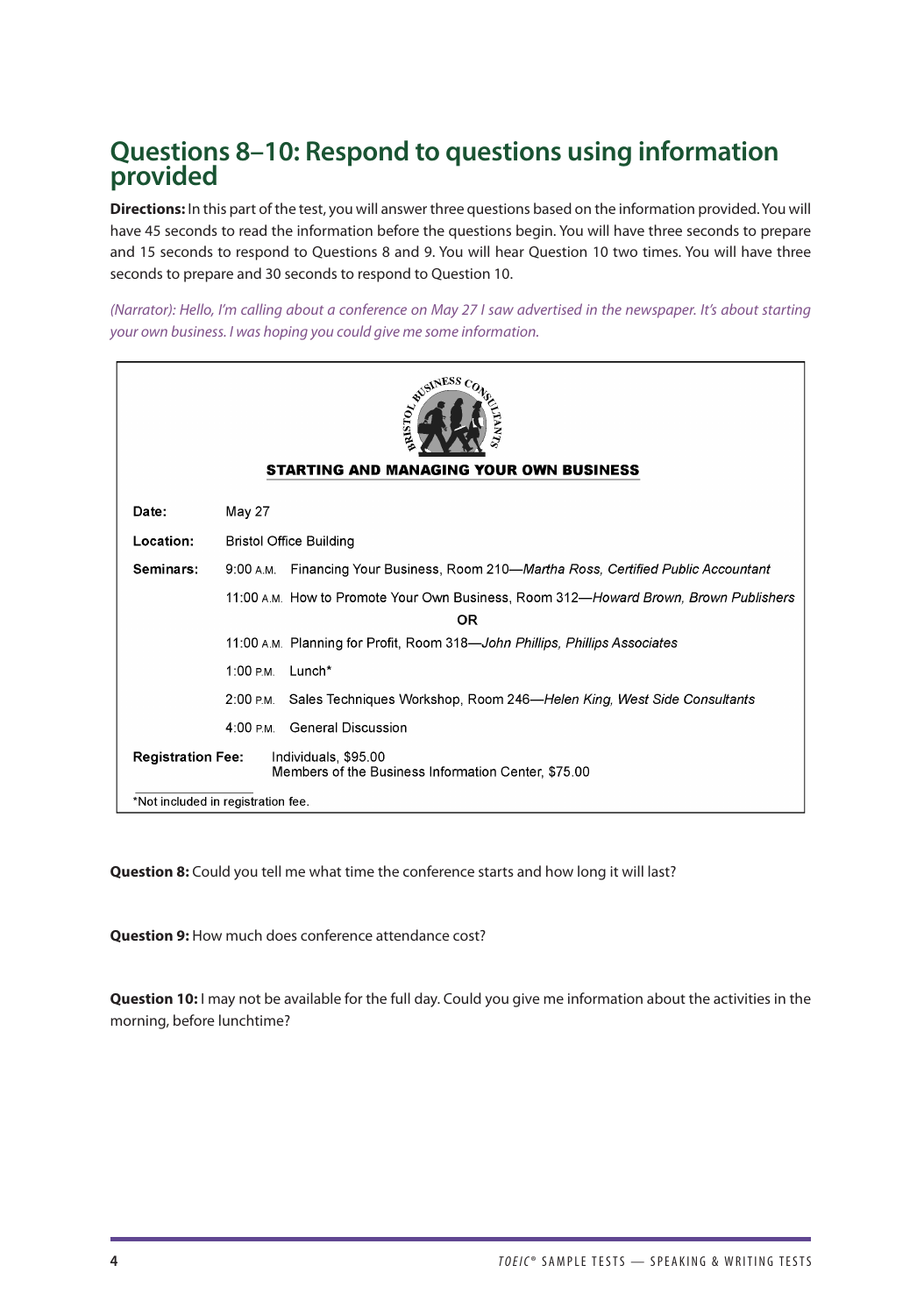# **Question 11: Express an opinion**

**Directions:** In this part of the test, you will give your opinion about a specific topic. Be sure to say as much as you can in the time allowed. You will have 45 seconds to prepare. Then you will have 60 seconds to speak.

### **Question:**

*(Narrator): Some people prefer to take a job that does not pay well but does provide a lot of time off from work. What is your opinion about taking a job with a low salary that has a lot of vacation time? Give reasons for your opinion.*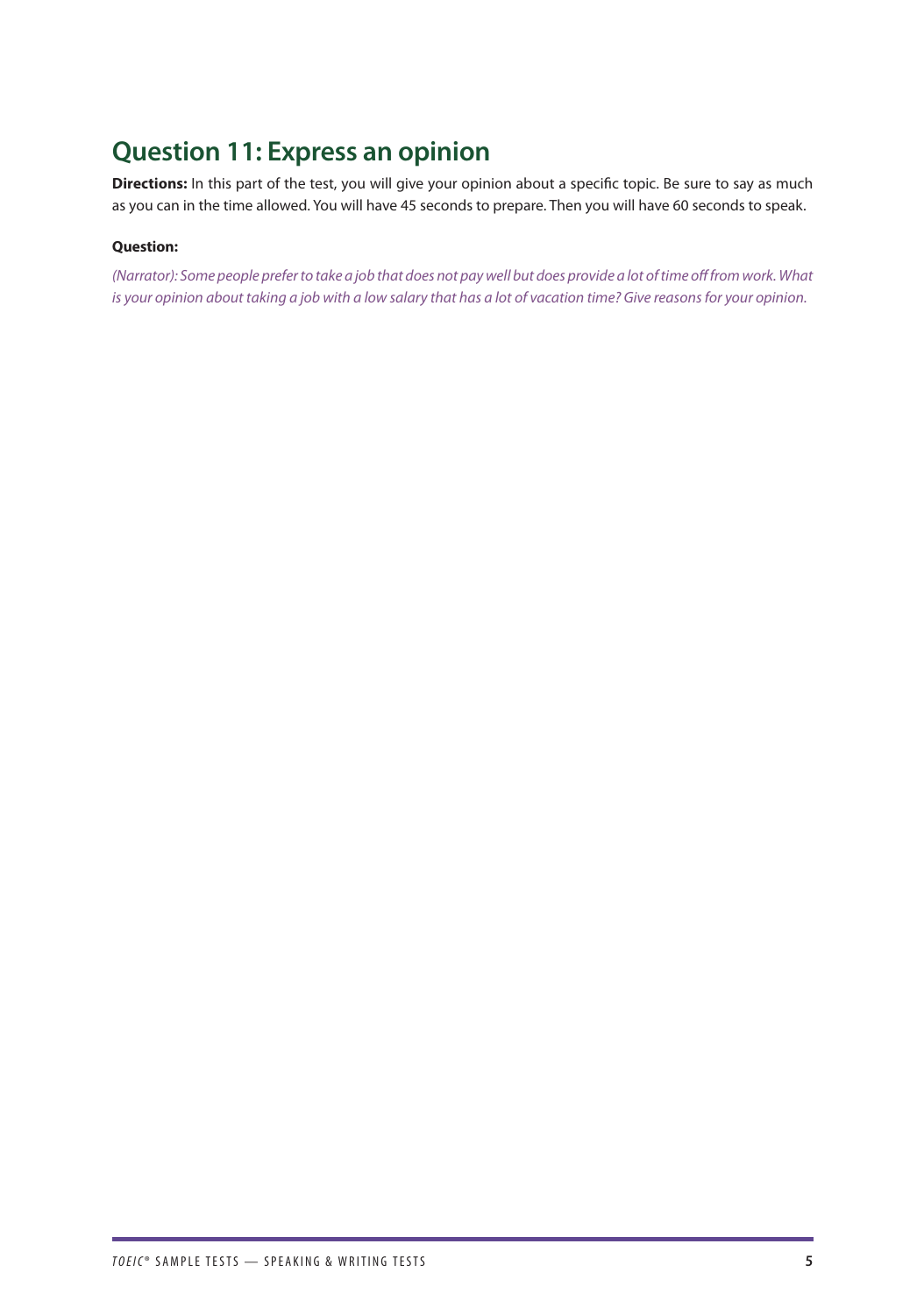# **Writing Test Directions**

This is the *TOEIC®* Writing test. This test includes eight questions that measure different aspects of your writing ability. The test lasts approximately one hour.

| Question | <b>Task</b>                         | <b>Evaluation Criteria</b>                                                                                               |
|----------|-------------------------------------|--------------------------------------------------------------------------------------------------------------------------|
| $1 - 5$  | Write a sentence based on a picture | $\cdot$ grammar<br>• relevance of the sentences to the<br>pictures                                                       |
| $6 - 7$  | Respond to a written request        | • quality and variety of your<br>sentences<br>• vocabulary<br>• organization                                             |
| 8        | Write an opinion essay              | • whether your opinion is supported<br>with reasons and/or examples<br>$\cdot$ grammar<br>• vocabulary<br>• organization |

For each type of question, you will be given specific directions, including the time allowed for writing.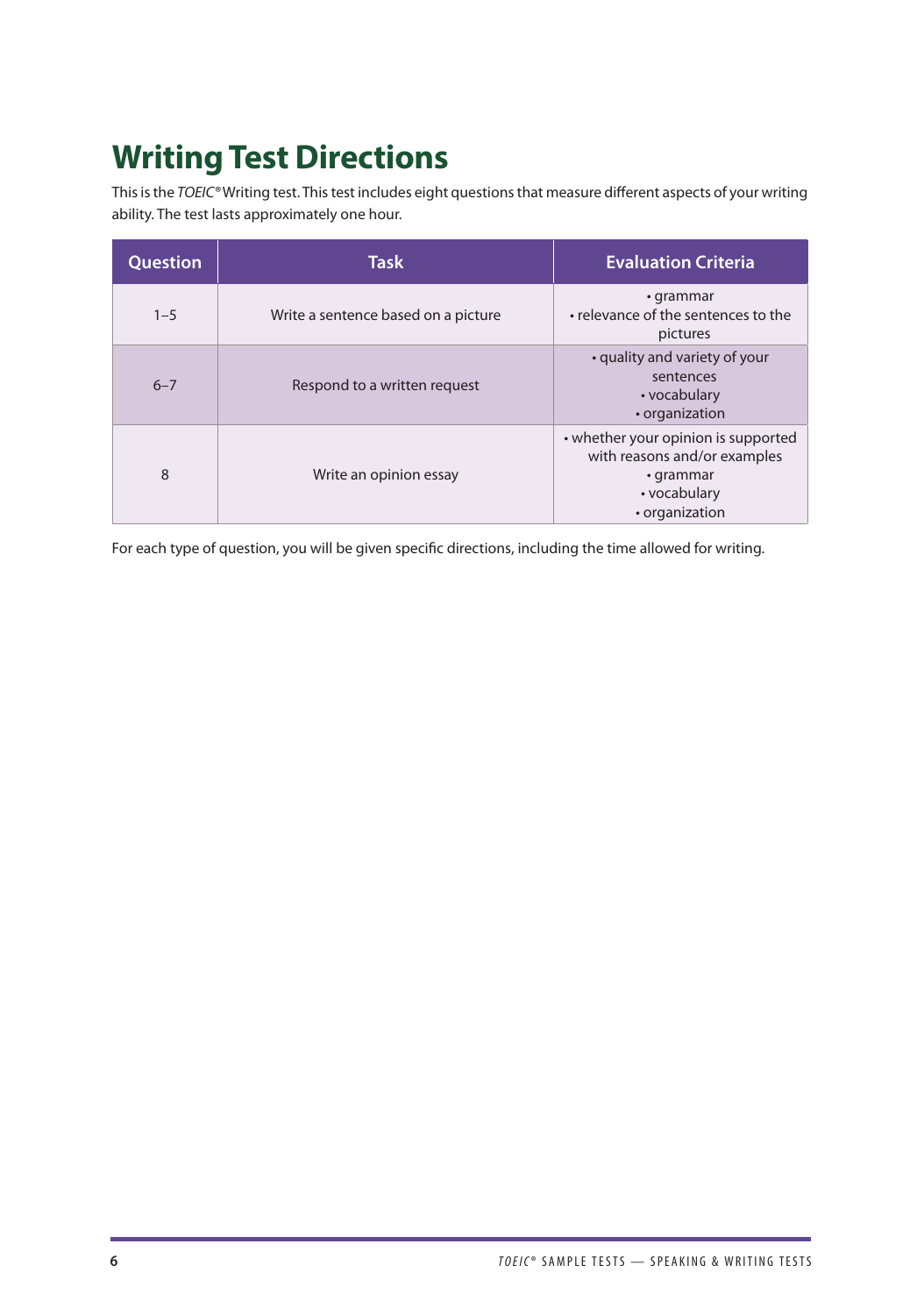# **Questions 1–5: Write a sentence based on a picture**

**Directions:** In this part of the test, you will write ONE sentence that is based on a picture. With each picture, you will be given TWO words or phrases that you must use in your sentence. You can change the forms of the words and you can use the words in any order.

Your sentence will be scored on

- the appropriate use of grammar, and
- the relevance of the sentence to the picture.

In this part, you can move to the next question by clicking on **Next**. If you want to return to a previous question, click on Back.

You will have eight minutes to complete this part of the test.



airport terminal, so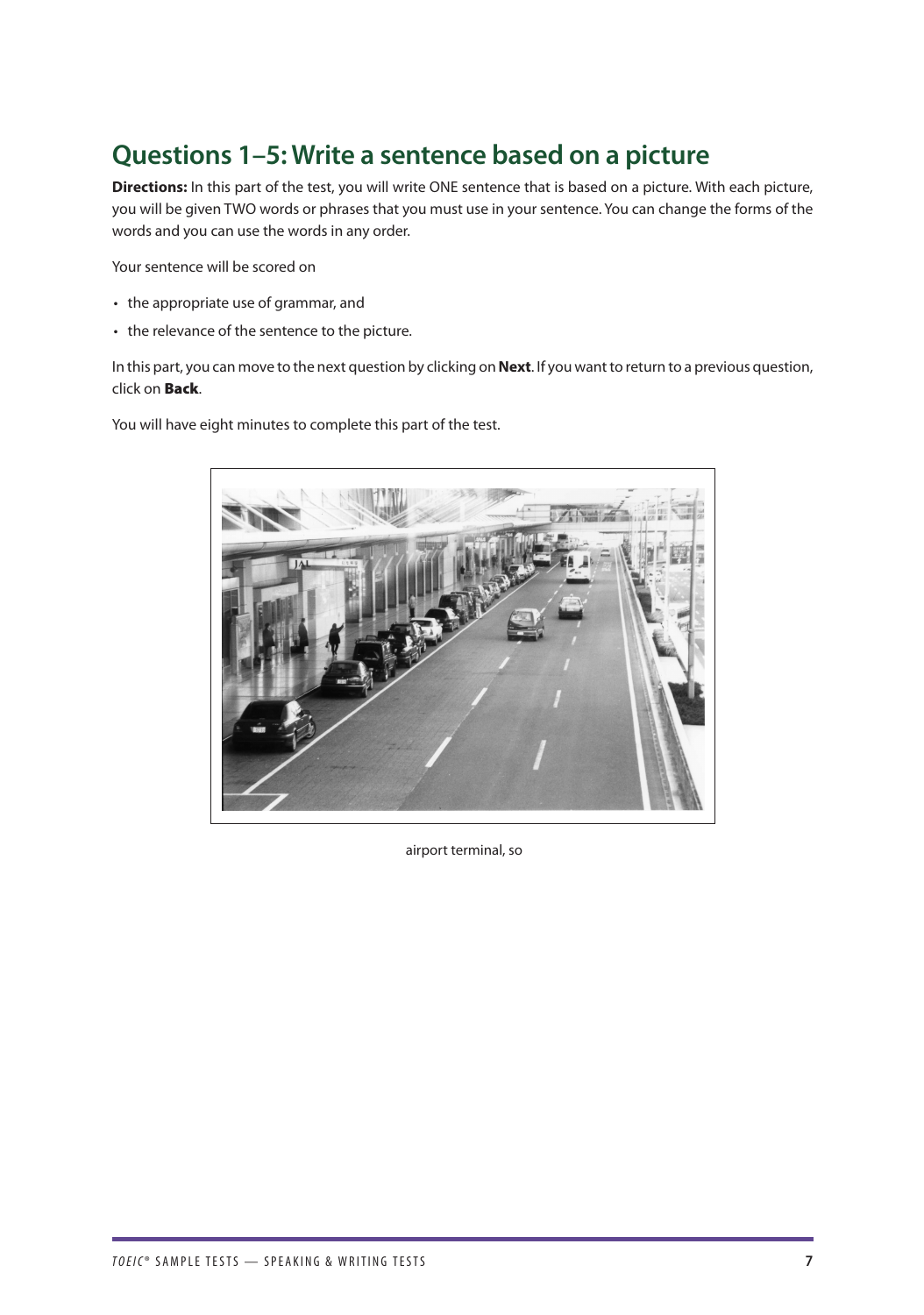# **Questions 6–7: Respond to a written request**

**Directions:** In this part of the test, you will show how well you can write a response to an e-mail.

Your response will be scored on

- the quality and variety of your sentences,
- vocabulary, and
- organization.

You will have 10 minutes to read and answer each e-mail.

### **Directions: Read the e-mail.**

**From:** Dale City Welcome Committee **To:** New Dale City Resident **Subject:** Welcome to your new home! **Sent:** July 23, 4:32 P.M.

Welcome! We would like to be the first to welcome you to Dale City. We know that there are many things to do when you move, from finding your way around town to setting up your utilities. Please contact us if you need any help at all.

**Directions: Respond to the e-mail. Respond as if you have recently moved to a new city. In your e-mail to the committee, make at least TWO requests for information.**

*(Type your response here.)*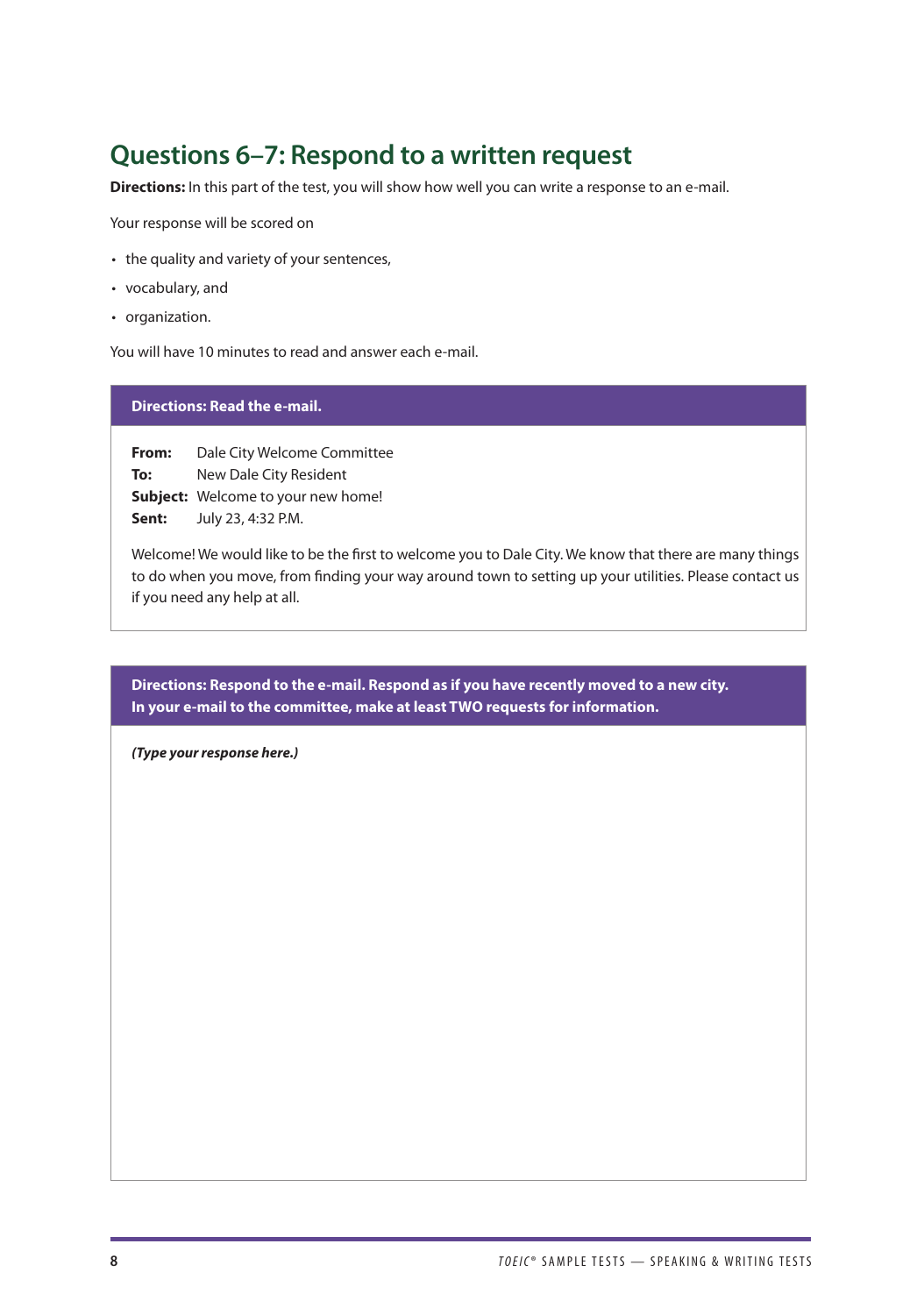# **Question 8: Write an opinion essay**

**Directions:** In this part of the test, you will write an essay in response to a question that asks you to state, explain, and support your opinion on an issue. Typically, an effective essay will contain a minimum of 300 words.

Your response will be scored on

- whether your opinion is supported with reasons and/or examples,
- grammar,
- vocabulary, and
- organization.

You will have 30 minutes to plan, write, and revise your essay.

| <b>Directions: Read the question</b><br>below. You have 30 minutes<br>to plan, write, and revise your<br>essay. Typically, an effective<br>response will contain a<br>minimum of 300 words.                                                      | (Type your response here.) |
|--------------------------------------------------------------------------------------------------------------------------------------------------------------------------------------------------------------------------------------------------|----------------------------|
| There are many ways to find a<br>job: newspaper advertisements,<br>Internet job search websites,<br>and personal recommendations.<br>What do you think is the best<br>way to find a job? Give reasons<br>or examples to support your<br>opinion. |                            |